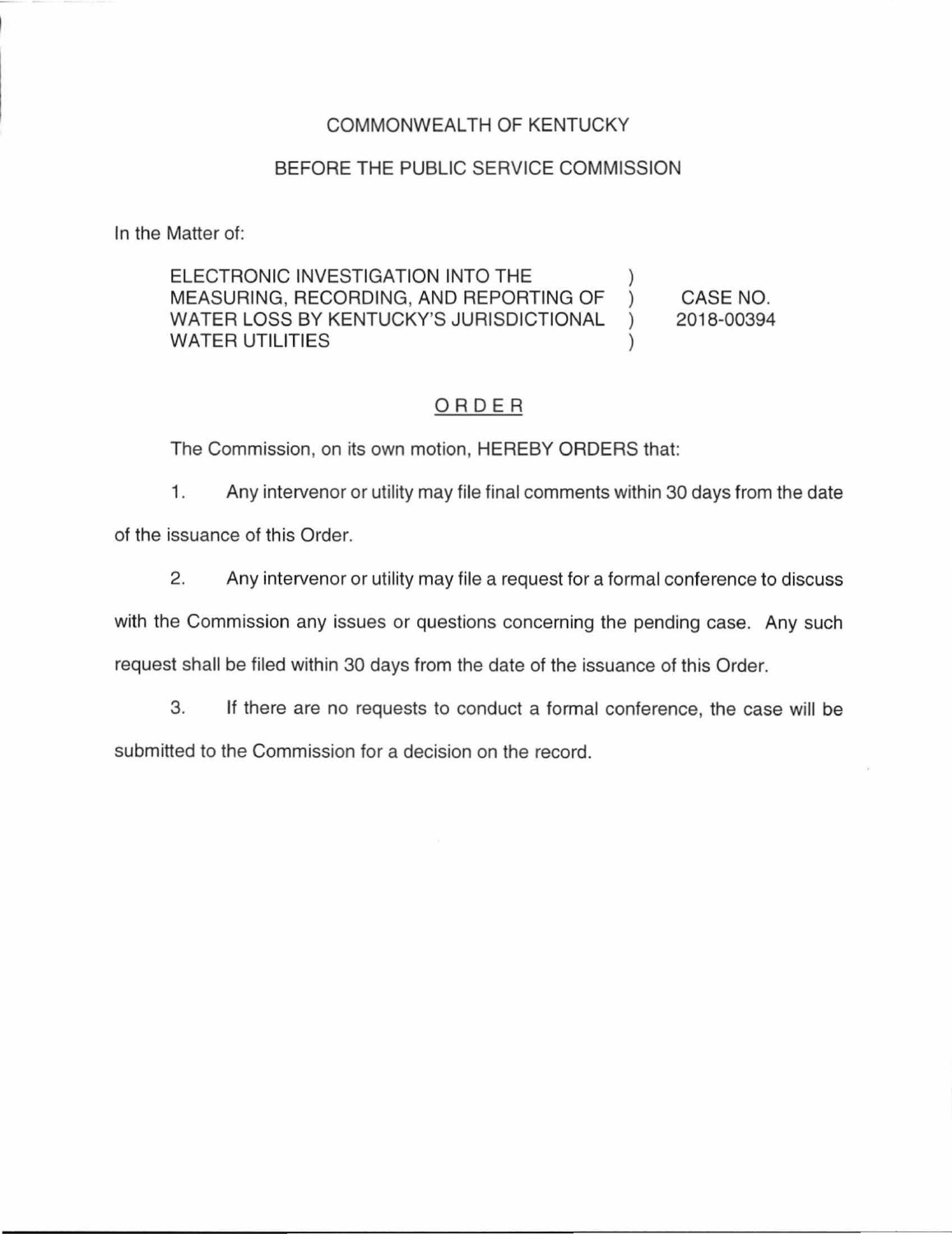By the Commission

| <b>ENTERED</b>                               |
|----------------------------------------------|
| FEB 21 2019                                  |
| <b>KENTUCKY PUBLIC</b><br>SERVICE COMMISSION |

ATTEST:

Dewerk. Penson

Executive Director

Case No. 2018-00394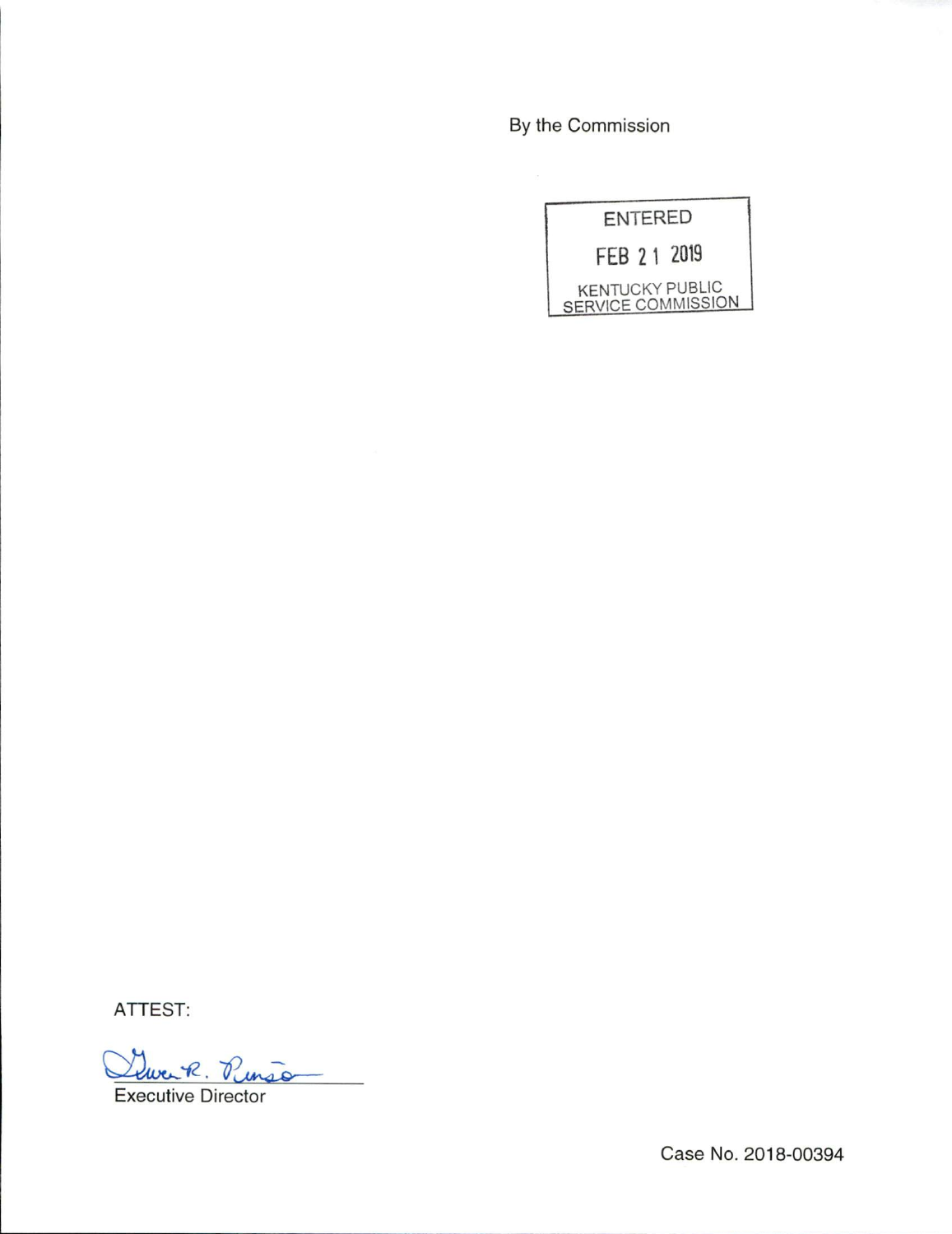\*Estill County Water District #1 Estill County Water District #1 76 Cedar Grove Road Irvine, KY 40336

\*Allen County Water District Allen County Water District 330 New Gallatin Road P. O. Box 58 Scottsville, KY 42164

\*East Daviess County Water Associatio East Daviess County Water Association, Inc. 9210 Highway Route 144 Knottsville, KY 42366

\*East Casey County Water District East Casey County Water District 690 S Wallace Wilkinson Blvd P. O. Box 56 Liberty, KY 42539

\*Bullock Pen Water District Bullock Pen Water District One Farrell Drive P. O. Box 188 Crittenden, KY 41030

\*McKinney Water District McKinney Water District 2900 KY HWY 198 Stanford, KY 40484

\*Bath County Water District Bath County Water District 21 Church Street P. O. Box 369 Salt Lick, KY 40371

\*Big Sandy Water District Big Sandy Water District 18200 Kentucky Route #3 Catlettsburg, KY 41129

\*Beech Grove Water System, Inc. Beech Grove Water System, Inc. 445 State Route 56 North Calhoun, KY 42327

\*Rattlesnake Ridge Water District Rattlesnake Ridge Water District 3563 State Highway 1661 P. O. Box 475 Grayson, KY 41143-0475

\*Center Ridge Water District No. 2 Center Ridge Water District No. 2 1980 Buffalo Road New Concord, KY 42076

\*Black Mountain Utility District Black Mountain Utility District 609 Four Mile Road Baxter, KY 40806-8437

\*Barkley Lake Water District Barkley Lake Water District 1420 Canton Road P. O. Box 308 Cadiz, KY 42211

\*Levee Road Water Association, Inc. Levee Road Water Association, Inc. 4969 Levee Road P. O. Box 770 Mt. Sterling, KY 40353

\*North Marshall Water District North Marshall Water District 96 Carroll Road Benton, KY 42025

\*Boone County Water District Boone County Water District 2475 Burlington Pike P. O. Box 18 Burlington, KY 41005

\*West Carroll Water District West Carroll Water District 225 Sixth Street P. O. Box 45 Carrollton, KY 41008

\*Breathitt County Water District Breathitt County Water District 1137 Main Street, Suite 305 Jackson, KY 41339

\*Judy Water Association, Inc. Judy Water Association, Inc. 2010 Maysville Road P. O. Box 781 Mt. Sterling, KY 40353-0781

\*Murray #2 Water District Murray #2 Water District 201 New Providence Road Murray, KY 42071

\*Bronston Water Association, Inc. Bronston Water Association, Inc. 2013 Highway 90 P. O. Box 243 Bronston, KY 42518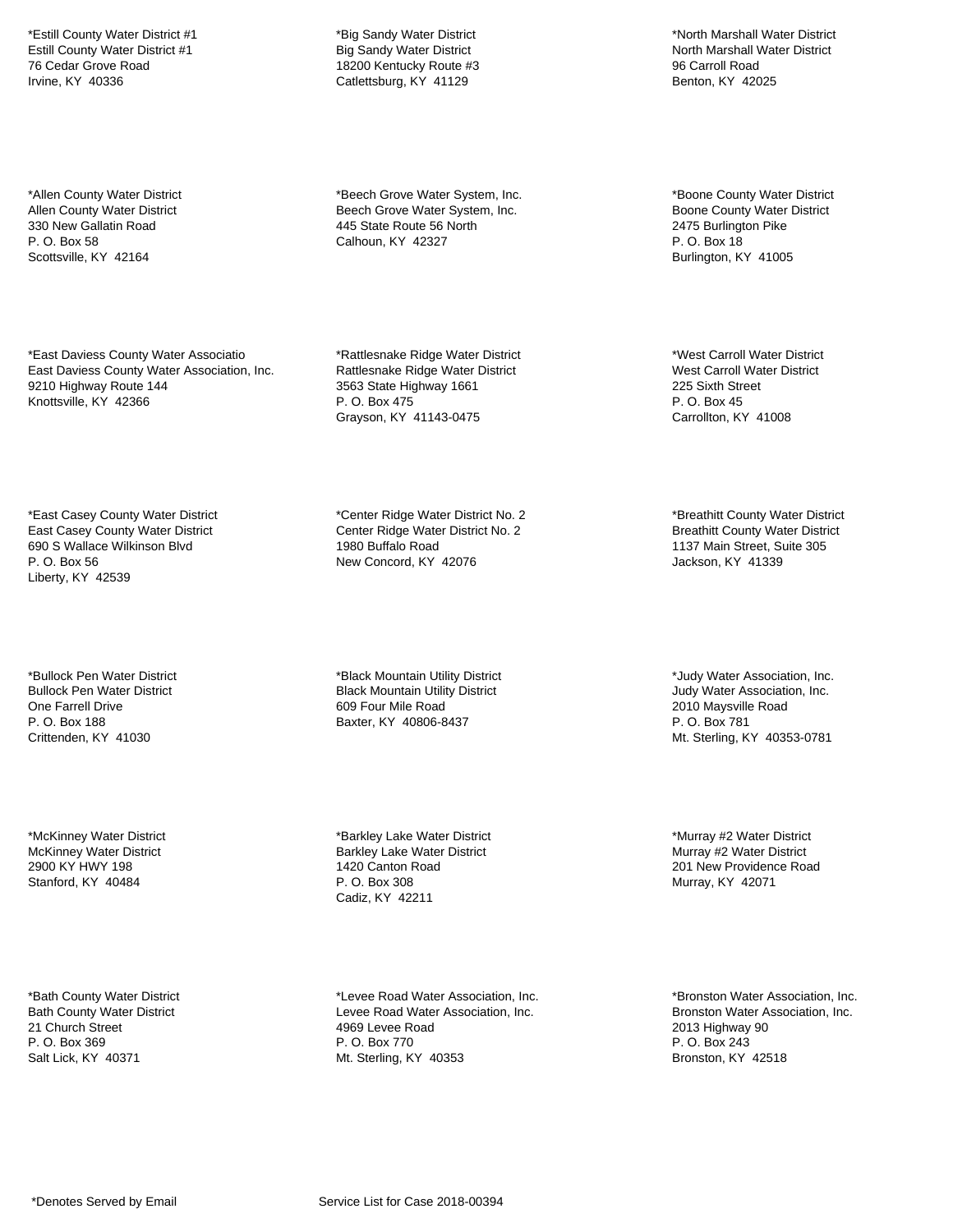\*Buffalo Trail Water Association, Inc Buffalo Trail Water Association, Inc. 41135 Highway 62 Mayslick, KY 41055

\*Cumberland County Water District Cumberland County Water District 133 Lower River Street Burkesville, KY 42717-9622

\*Cumberland Falls Highway Water Distr Cumberland Falls Highway Water District 6926 Cumberland Falls Highway Corbin, KY 40701-8637

\*Francis Water Company, Inc. Francis Water Company, Inc. P. O. Box 38 Garrett, KY 41630

\*Corinth Water District Corinth Water District 215 Thomas Lane P. O. Box 218 Corinth, KY 41010

\*Cunningham Water District Cunningham Water District 7506 US Highway 52 P. O. Box 644 Cunningham, KY 42035

\*Bracken County Water District Bracken County Water District 1324 Brooksville Germantown Road P. O. Box 201 Brooksville, KY 41004

\*Dexter-Almo Heights Water District Dexter-Almo Heights Water District 351 Almo Road Almo, KY 42020

\*Southern Water & Sewer District Southern Water & Sewer District 245 Kentucky Route 680 P. O. Box 610 McDowell, KY 41647

\*East Laurel Water District East Laurel Water District 1670 Hal Rogers Parkway P. O. Box 726 London, KY 40743

\*Wood Creek Water District Wood Creek Water District 1670 Hal Rogers Parkway P. O. Box 726 London, KY 40743

\*West Laurel Water Association, Inc. West Laurel Water Association, Inc. 1670 Hal Rogers Parkway P. O. Box 726 London, KY 40741

\*Harrison County Water Association, I Harrison County Water Association, Inc. 2167 US 27 South Cynthiana, KY 41031

\*Muhlenberg County Water District Muhlenberg County Water District 301 Dean Road P. O. Box 348 Greenville, KY 42345

\*South Anderson Water District South Anderson Water District 142 South Main Street P. O. Box 17 Lawrenceburg, KY 40342

\*Kentucky-American Water Company Kentucky-American Water Company 2300 Richmond Road Lexington, KY 40502

\*Elkhorn Water District Elkhorn Water District 7165 US 127 North P. O. Box 67 Frankfort, KY 40602

\*Eastern Rockcastle Water Association Eastern Rockcastle Water Association, Inc. 9246 Main Street Livingston, KY 40445

\*Farmdale Water District Farmdale Water District 100 Highwood Drive, Route 8 Frankfort, KY 40601

\*Fountain Run Water District #1 Fountain Run Water District #1 226 Main Street P.O. Box 118 Fountain Run, KY 42133

\*Gary Larimore Education Services Director Kentucky Rural Water Association Post Office Box 1424 1151 Old Porter Pike Bowling Green, KENTUCKY 42102-1424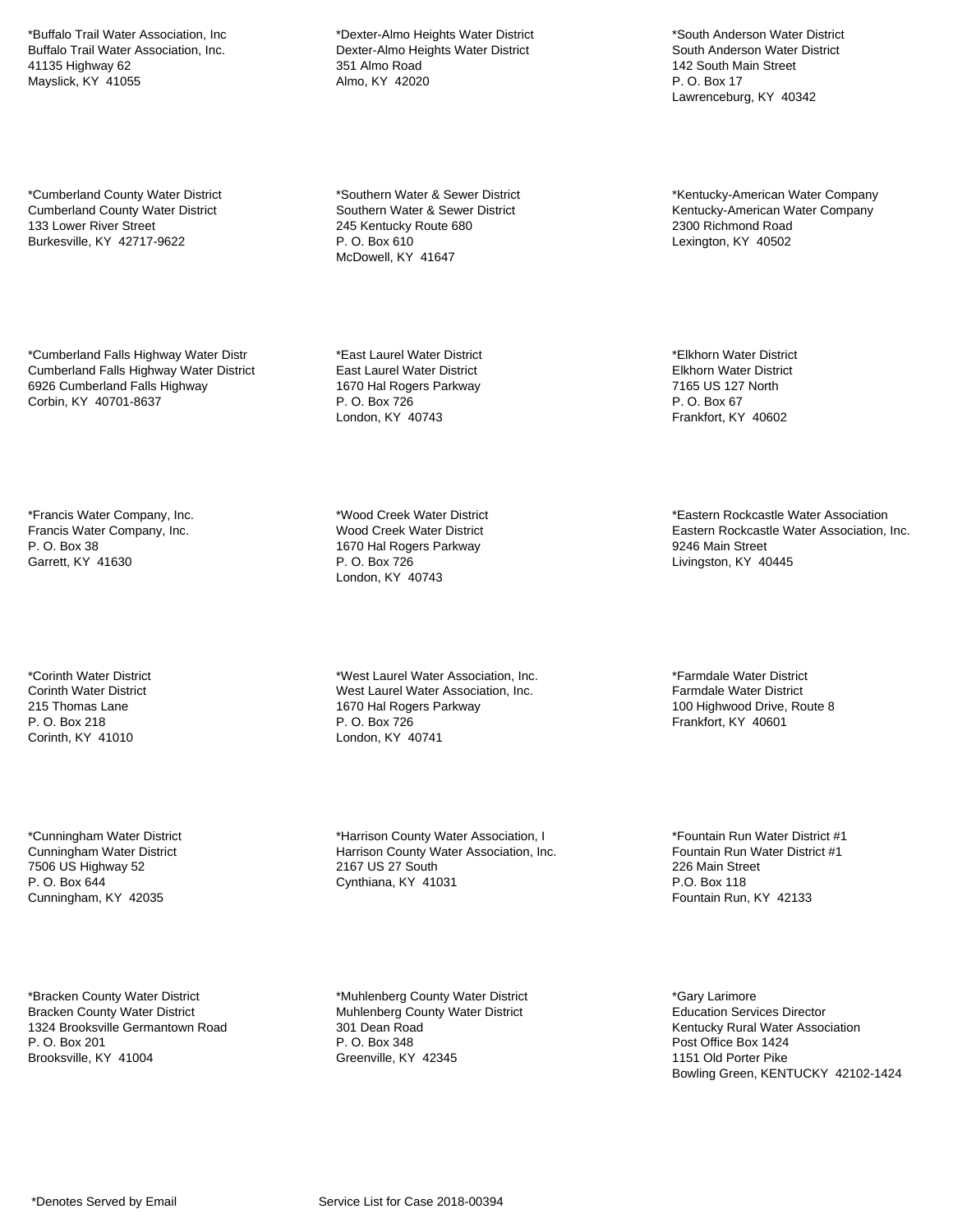\*Gallatin County Water District Gallatin County Water District 4500 Highway 455 Sparta, KY 41086

\*Garrison-Quincy-Ky-O-Heights Water D Garrison-Quincy-Ky-O-Heights Water District 279 Robins Lane P. O. Box 279 Garrison, KY 41141

\*Sharpsburg Water District Sharpsburg Water District 16 East Mill Street P. O. Box 248 Sharpsburg, KY 40374

\*Grayson County Water District Grayson County Water District 21 Shull White Road P. O. Box 217 Leitchfield, KY 42754

\*Milburn Water District Milburn Water District 7731 State Route 80 East Arlington, KY 42021

\*Martin County Water District Martin County Water District 387 East Main Street, Suite 140 Inez, KY 41224

\*Green River Valley Water District Green River Valley Water District 1180 E Main Street P. O. Box 460 Horse Cave, KY 42749

\*Green-Taylor Water District Green-Taylor Water District 250 Industrial Park Road P. O. Box 168 Greensburg, KY 42743

\*Hyden-Leslie County Water District Hyden-Leslie County Water District 356 Wendover Road Hyden, KY 41749

\*Laurel County Water District #2 Laurel County Water District #2 3910 South Laurel Road London, KY 40744

\*Kirksville Water Association, Inc. Kirksville Water Association, Inc. 297 Michelle Drive P. O. Box 670 Richmond, KY 40476-0670

\*Madison County Utilities District Madison County Utilities District 297 Michelle Drive P. O. Box 670 Richmond, KY 40476-0670

\*Christian County Water District Christian County Water District 1940 Dawson Springs Road P. O. Box 7 Hopkinsville, KY 42241-0007

\*Jackson County Water Association, In Jackson County Water Association, Inc. U. S. Highway 421 South P. O. Box 232 Tyner, KY 40486

\*Jessamine-South Elkhorn Water Distri Jessamine-South Elkhorn Water District 802 S Main Street P. O. Box 731 Nicholasville, KY 40356

\*Symsonia Water District Symsonia Water District 11105 State Rt. 131 P. O. Box 99 Symsonia, KY 42082-9801

\*Caldwell County Water District Caldwell County Water District 118 West Market Street Princeton, KY 42445

\*Hardin County Water District #2 Hardin County Water District #2 360 Ring Road P. O. Box 970 Elizabethtown, KY 42702-0970

\*Graves County Water District Graves County Water District P. O. Box 329 Mayfield, KY 42066

\*Butler County Water System, Inc. Butler County Water System, Inc. 1118 S Main Street, Suite 1 Morgantown, KY 42261

\*Simpson County Water District Simpson County Water District 523 US Highway 31W Bypass P. O. Box 10180 Bowling Green, KY 42102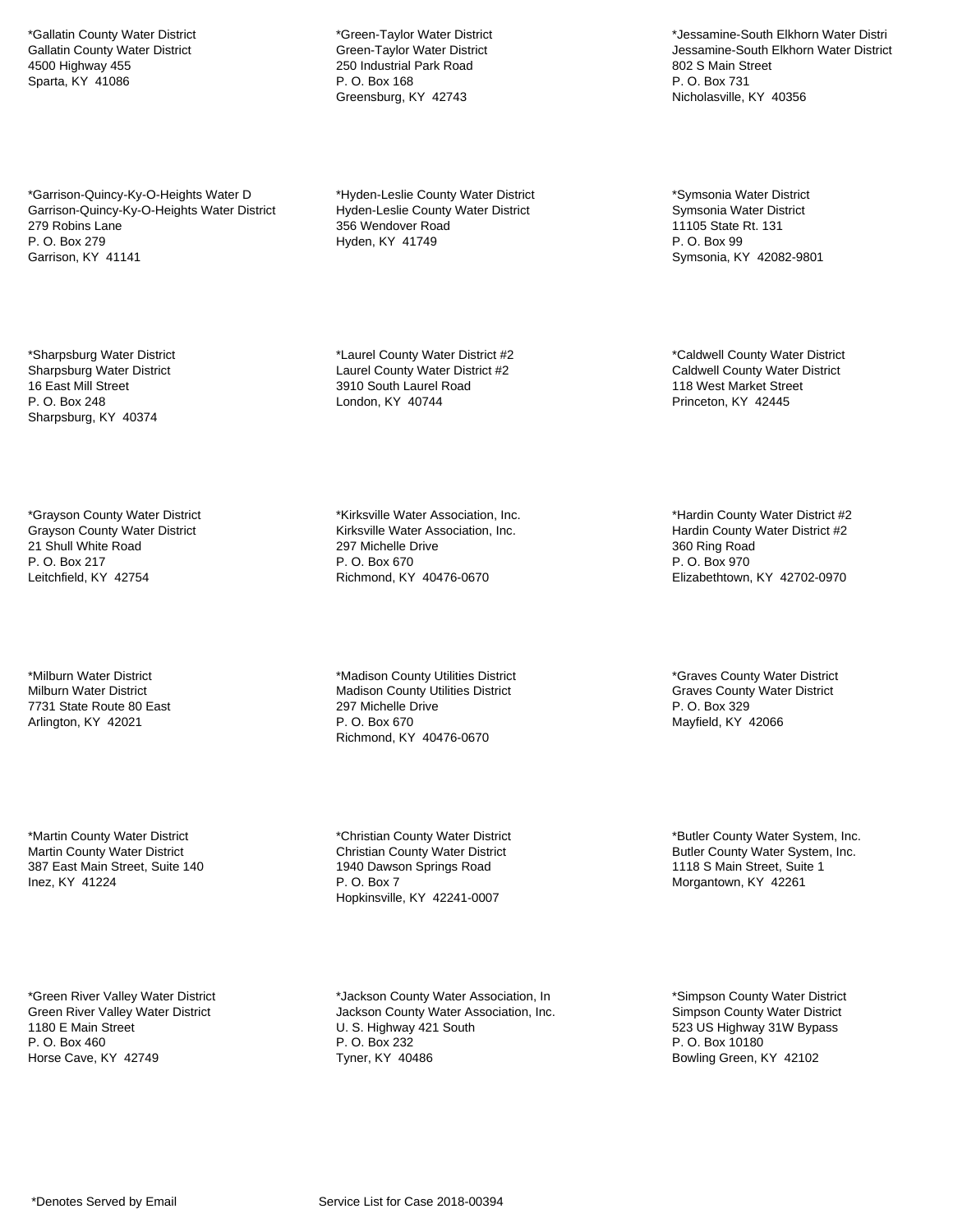\*Warren County Water District Warren County Water District 523 US Highway 31W Bypass P. O. Box 10180 Bowling Green, KY 42102-4780

\*Jonathan Creek Water District Jonathan Creek Water District 7564 U. S. Highway 68E P. O. Box 414 Benton, KY 42025

\*Pendleton County Water District Pendleton County Water District 331 Highway 330 W P. O. Box 232 Falmouth, KY 41040

\*Justin M. McNeil Office of the Attorney General Office of Rate 700 Capitol Avenue Suite 20 Frankfort, KENTUCKY 40601-8204

\*Jessamine County Water District #1 Jessamine County Water District #1 2225 Lexington Road Nicholasville, KY 40356-9702

\*Fleming County Water Association, In Fleming County Water Association, Inc. 2772 Morehead Road P. O. Box 327 Flemingsburg, KY 41041

\*Kent Chandler Assistant Attorney General Office of the Attorney General Office of Rate 700 Capitol Avenue Suite 20 Frankfort, KENTUCKY 40601-8204

\*Henry County Water District #2 Henry County Water District #2 8955 Main Street P. O. Box 219 Campbellsburg, KY 40011

\*Knox County Utility Commission Knox County Utility Commission 1905 Highway 930 Barbourville, KY 40906

\*Knott County Water & Sewer District Knott County Water & Sewer District 7777 Big Branch Road Vicco, KY 41773

\*Lindsey Ingram STOLL KEENON OGDEN PLLC 300 West Vine Street Suite 2100 Lexington, KENTUCKY 40507-1801

\*Cawood Water District Cawood Water District 54 Plant Road P. O. Box 429 Cawood, KY 40815

\*Larry Cook Assistant Attorney General Office of the Attorney General Office of Rate 700 Capitol Avenue Suite 20 Frankfort, KENTUCKY 40601-8204

\*Larue County Water District #1 Larue County Water District #1 6215 L & N Turnpike Buffalo, KY 42716

\*Ledbetter Water District Ledbetter Water District 1483 US Highway 60W P. O. Box 123 Ledbetter, KY 42058-0123

\*East Logan Water District, Inc. East Logan Water District, Inc. 333 S Franklin Street Russellville, KY 42276

\*West Shelby Water District West Shelby Water District 7101 Shelbyville Road P. O. Box 39 Simpsonville, KY 40067

\*Lake Village Water Association, Inc. Lake Village Water Association, Inc. 801 Pleasant Hill Drive P. O. Box 303 Burgin, KY 40310

\*Lyon County Water District Lyon County Water District 5464 U. S. Highway 62 West P. O. Box 489 Kuttawa, KY 42055

\*Edmonson County Water District Edmonson County Water District 1128 Highway 259N P. O. Box 208 Brownsville, KY 42210

\*Northern Kentucky Water District Northern Kentucky Water District 2835 Crescent Springs Road P. O. Box 18640 Erlanger, KY 41018-0640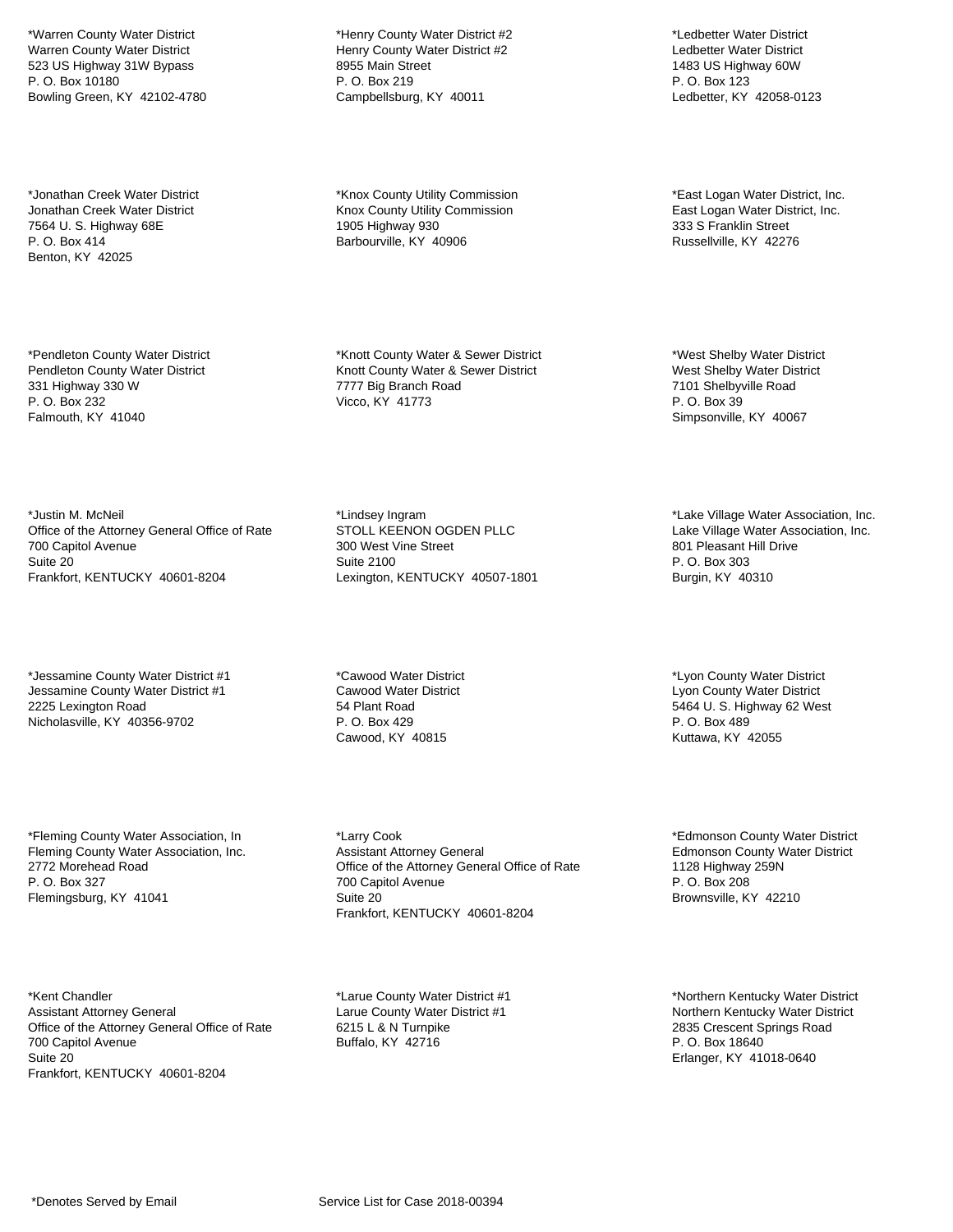\*Letcher County Water and Sewer Distr Letcher County Water and Sewer District 6 Broadway Street, Suite B Whitesburg, KY 41858-7344

\*McCreary County Water District McCreary County Water District Highway 27 P. O. Box 488 Whitley City, KY 42653

\*Magoffin County Water District Magoffin County Water District 749 Parkway Road P. O. Box 490 Salyersville, KY 41465

\*Montgomery County Water District #1 Montgomery County Water District #1 4412 Camargo Road Mt. Sterling, KY 40353

\*Marion County Water District Marion County Water District 1835 Campbellsville Road P. O. Box 528 Lebanon, KY 40033

\*Monroe County Water District Monroe County Water District 205 Capp Harlan Road Tompkinsville, KY 42167

\*Meade County Water District Meade County Water District 1003 Armory Place P. O. Box 367 Brandenburg, KY 40108

\*North Mercer Water District North Mercer Water District P. O. Box 79 Salvisa, KY 40372

\*Monica Braun STOLL KEENON OGDEN PLLC 300 West Vine Street Suite 2100 Lexington, KENTUCKY 40507-1801

\*Morgan County Water District Morgan County Water District 1009 Hwy 172 West Liberty, KY 41472

\*Muhlenberg County Water District #3 Muhlenberg County Water District #3 4789 Main Street P. O. Box 67 Bremen, KY 42325

\*South Woodford Water District South Woodford Water District 117-D Crossfield Drive Versailles, KY 40383

\*Nicholas County Water District Nicholas County Water District 1639 Old Paris Road Carlisle, KY 40311

\*Trimble County Water District #1 Trimble County Water District #1 P. O. Box 63 34 E Morgan Drive Bedford, KY 40006-0063

\*North McLean County Water District North McLean County Water District 217 Hill Street P. O. Box 68 Livermore, KY 42352

\*Northeast Woodford County Water Dist Northeast Woodford County Water District 225A South Main Street Versailles, KY 40383

\*North Hopkins Water District North Hopkins Water District 316 Liberty Church Loop Madisonville, KY 42431

\*North Logan Water District #1 North Logan Water District #1 3118 Lewisburg Road Russellville, KY 42276

\*North Nelson Water District North Nelson Water District 5555 Louisville Road P. O. Box 25 Cox's Creek, KY 40013

\*North Shelby Water Company North Shelby Water Company 4596 Bagdad Road P. O. Box 97 Bagdad, KY 40003

\*Nebo Water District Nebo Water District 45 North Bernard Street Nebo, KY 42441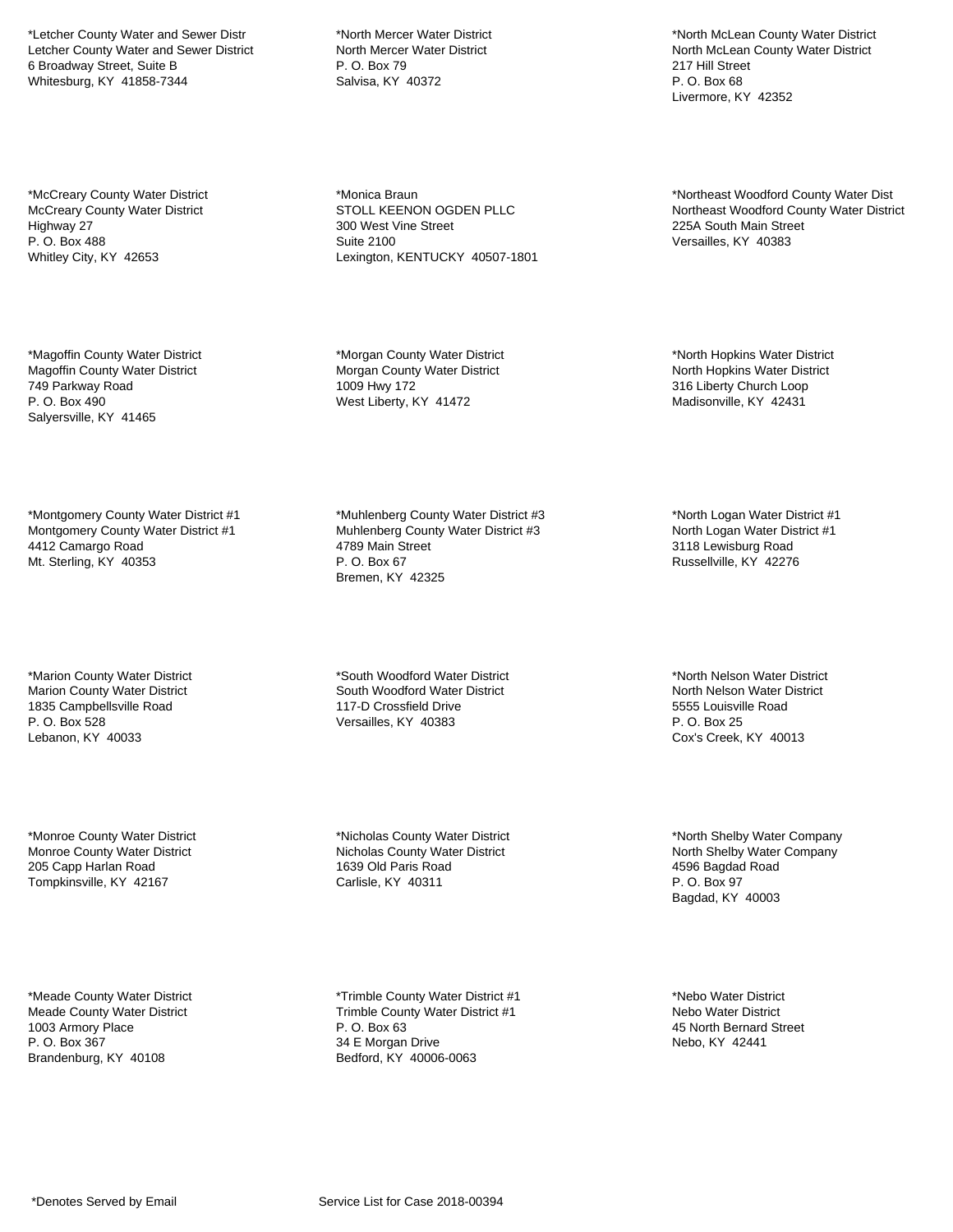\*Carroll County Water District #1 Carroll County Water District #1 205 Main Cross Street P. O. Box 350 Ghent, KY 41045

\*Powell's Valley Water District Powell's Valley Water District 31 Adams Ridge Road P. O. Box 550 Clay City, KY 40312

\*Henderson County Water District Henderson County Water District 655 South Main Street P. O. Box 655 Henderson, KY 42419-0655

\*Western Rockcastle Water Association Western Rockcastle Water Association, Inc. 371 New Brodhead Road P. O. Box 627 Mt. Vernon, KY 40456

\*U. S. 60 Water District of Shelby an U. S. 60 Water District of Shelby and Franklin 4596 Bagdad Road P. O. Box 97 Bagdad, KY 40003

\*Peaks Mill Water District Peaks Mill Water District 7165 US 127 North Frankfort, KY 40601

\*Parksville Water District Parksville Water District 10711 Lebanon Road P. O. Box 9 Parksville, KY 40464

\*Rebecca W Goodman Assistant Attorney General Office of the Attorney General Office of Rate 700 Capitol Avenue Suite 20 Frankfort, KENTUCKY 40601-8204

\*Rowan Water, Inc. Rowan Water, Inc. 1765 Christy Creek Road Morehead, KY 40351

\*Oldham County Water District Oldham County Water District 2160 Spencer Court La Grange, KY 40031

\*Mountain Water District Mountain Water District 6332 Zebulon Highway P. O. Box 3157 Pikeville, KY 41502-3157

\*Reid Village Water District Reid Village Water District 903 Winchester Road P. O. Box 610 Mt. Sterling, KY 40353

\*Fern Lake Company Fern Lake Company 34 Appolo Fuels Road Middlesboro, KY 40965

\*South Eastern Water Association, Inc South Eastern Water Association, Inc. 147 East Somerset Church Road Somerset, KY 42503

\*Hardin County Water District #1 Hardin County Water District #1 1400 Rogersville Road Radcliff, KY 40159-0489

\*Sandy Hook Water District Sandy Hook Water District 1000 Howard's Creek Road P. O. Box 726 Sandy Hook, KY 41171

\*Crittenden-Livingston County Water D Crittenden-Livingston County Water District 620 East Main Street P. O. Box 495 Salem, KY 42078

\*South Logan Water Association, Inc. South Logan Water Association, Inc. 114 S Main Street Adairville, KY 42202

\*Southern Madison Water District Southern Madison Water District 207 North Dogwood Drive P. O. Box 220 Berea, KY 40403

\*South 641 Water District South 641 Water District 207 Main Street P. O. Box 126 Hazel, KY 42047

\*South Hopkins Water District South Hopkins Water District 129 South Main Street P. O. Box 487 Dawson Springs, KY 42408